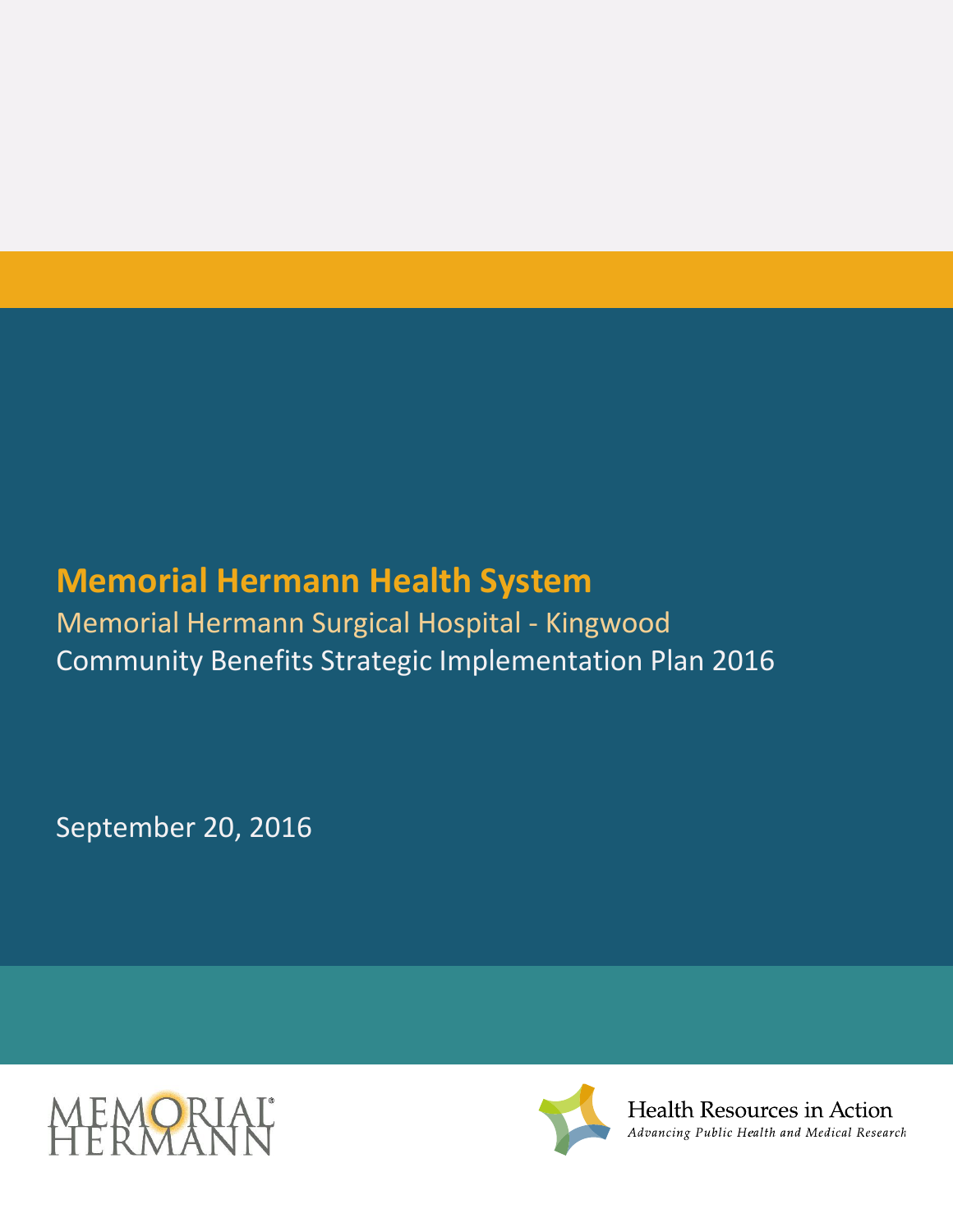### TABLE OF CONTENTS

| Memorial Hermann Surgical Hospital (Kingwood and First Colony) CHNA and Strategic Implementation Plan |  |
|-------------------------------------------------------------------------------------------------------|--|
|                                                                                                       |  |
|                                                                                                       |  |
|                                                                                                       |  |
|                                                                                                       |  |
|                                                                                                       |  |

Please address written comments on the Community Health Needs Assessment (CHNA) and Strategic Implementation Plan (SIP) and requests for a copy of the CHNA or SIP to:

#### **Deborah Ganelin**

Associate Vice President, Community Benefit Corporation Email: Deborah.Ganelin@memorialhermann.org 909 Frostwood Avenue, Suite 2.205 Houston, TX 77024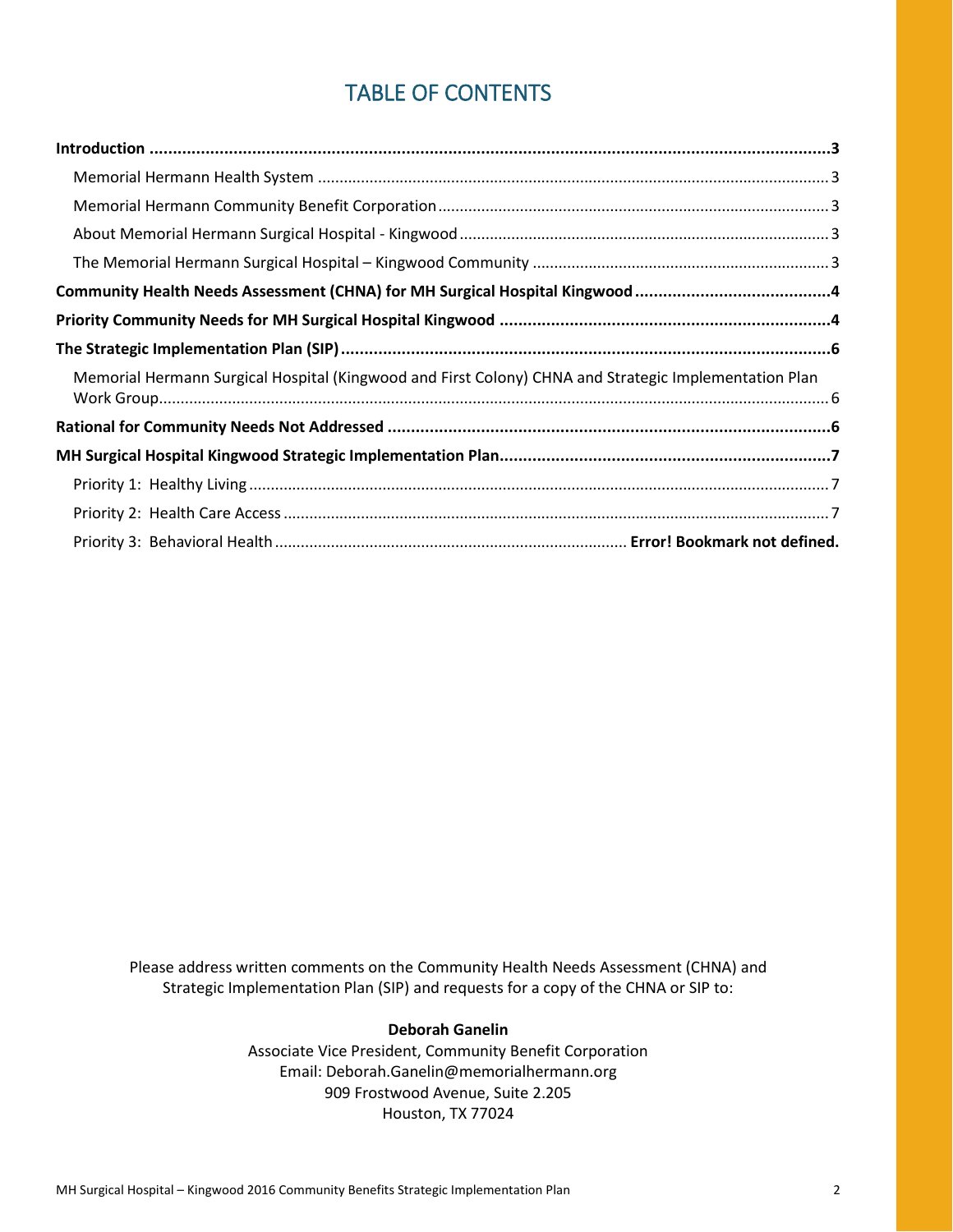# <span id="page-2-0"></span>**INTRODUCTION**

### <span id="page-2-1"></span>**Memorial Hermann Health System**

Proudly working for individuals and families for more than 109 years, Memorial Hermann Health System (MHHS) is the largest non-profit health care system in Southeast Texas. Memorial Hermann's 13 hospitals and numerous specialty programs and services serve the Greater Houston area, the fifth largest metropolitan area in the United States. To fulfill its mission of providing high quality health services in order to improve the health of the people in Southeast Texas, Memorial Hermann annually contributes more than \$451 million in uncompensated care, community health improvement, community benefits, health professions education, subsidized health services, research, and community education and awareness.

#### <span id="page-2-2"></span>**Memorial Hermann Community Benefit Corporation**

Established in 2007, Memorial Hermann Community Benefit Corporation (MHCBC) is a subsidiary of Memorial Hermann Health System. MHCBC's mission is to test and measure innovative solutions that reduce the impact of the lack of access to care on the individual, the health system and the community. MHCBC works in collaboration with other healthcare providers, government agencies, business leaders and community stakeholders to move closer to completion of an infrastructure for the Houston and Harris County region that will ensure a healthy, productive workforce.

Committed to making the greater Houston area a healthier and more vital place to live, MHHS and its subsidiary, MHCBC work together to provide or to collaborate with the following initiatives:

- Health Centers for Schools
- Mobile Dental Vans
- **•** ER Navigators
- Nurse Health Line
- STEP Healthy to Reduce Obesity
- Neighborhood Health Centers
- Psychiatric Response Team
- Mental Health Crisis Clinics
- Home Behavioral Health Services

Since 2007, MHCBC has worked collaboratively with health related organizations, physicians groups, research and educational institutes, businesses, nonprofits, and government organizations to identify, raise awareness and to meet community health needs. Conducted every three years for each of MHHS's hospitals, the Community Health Needs Assessments (CHNA) guide MHCBC and the entire MHHS to better respond to each community's unique health challenges. The CHNA process enables each hospital within MHHS to develop programs and services that advance the health of its community, building the foundation for systemic change across the greater Houston area.

#### <span id="page-2-3"></span>**About Memorial Hermann Surgical Hospital - Kingwood**

Located in northeast Houston, Memorial Hermann Surgical Hospital Kingwood (hereafter MH Surgical Hospital Kingwood) has been serving patients since 2007. A 10-bed facility, built upon a partnership with physicians, Memorial Hermann Health System, and United Surgical Partners International, MH Surgical Hospital Kingwood emphasizes physician participation while integrating the extensive resources of Southeast Texas' largest not-forprofit health care system with the experience of an international leader in the short-stay surgical hospital industry.

#### <span id="page-2-4"></span>**The Memorial Hermann Surgical Hospital – Kingwood Community**

The community defined for MH Surgical Hospital Kingwood includes the counties of Harris, Montgomery, Liberty, and San Jacinto. MH Surgical Hospital Kingwood defines its community geographically as the top 75% of zip codes corresponding to inpatient discharges in fiscal year 2015. These selected zip codes correspond to the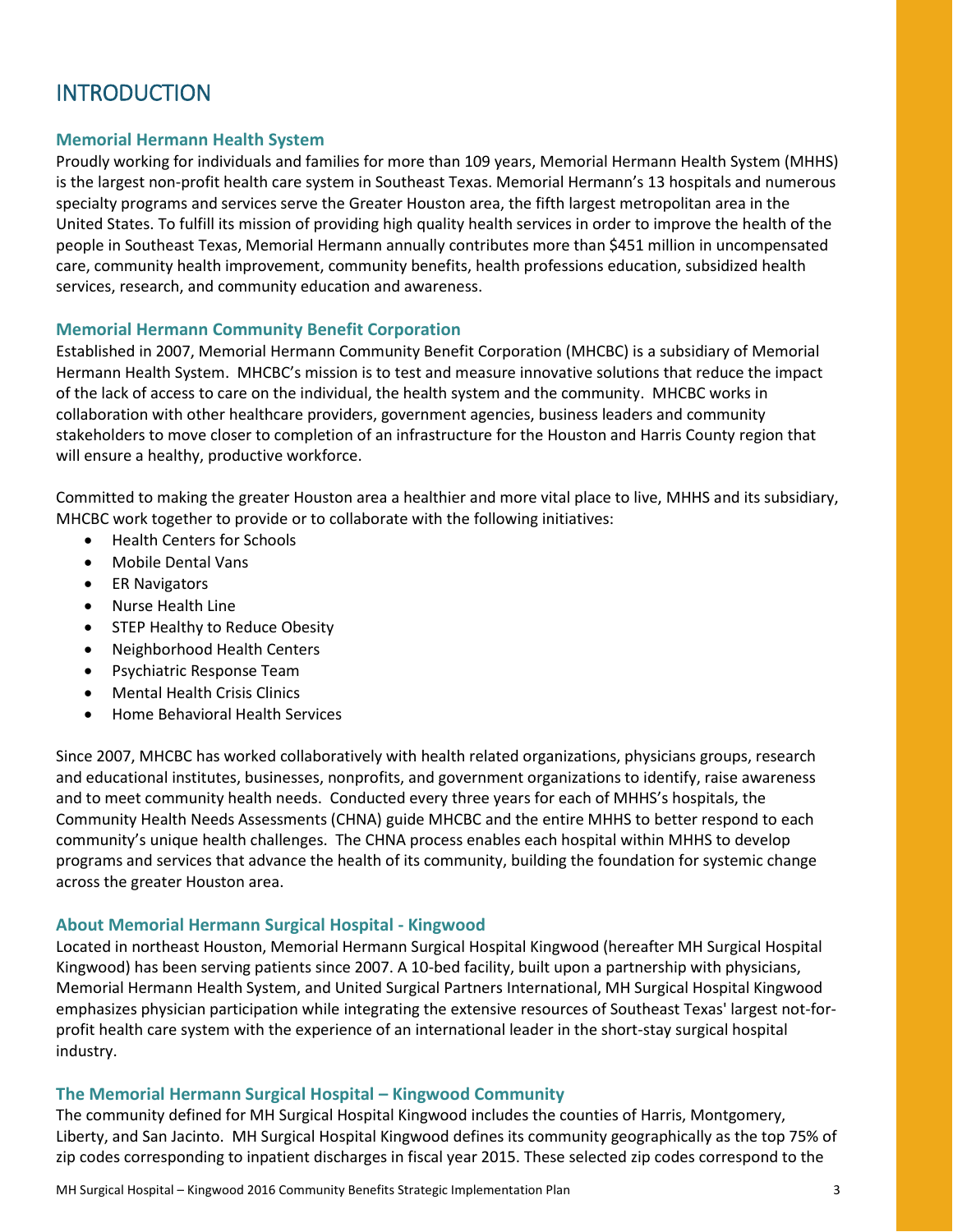communities of Cleveland, Crosby, Dayton, Houston, Huffman, Humble, Kingwood, New Caney, Porter, and Splendora in the counties of Harris, Liberty, Montgomery, and San Jacinto. A large majority of MH Surgical Hospital Kingwood inpatient discharges in fiscal year 2015 occurred among residents of Harris County (71.4%) and Montgomery County (18.7%); only a small proportion of inpatient discharges occurred among Liberty County residents (7.2%) and San Jacinto County residents (2.7%). At a city level, most MH Surgical Hospital Kingwood inpatient discharges occurred among residents of Humble (31.9%) followed by Kingwood (27.3%).

It is important to recognize that multiple factors have an impact on health, and there is a dynamic relationship between people and their lived environments. Where we are born, grow, live, work, and age—from the environment in the womb to our community environment later in life—and the interconnections among these factors are critical to consider. That is, not only do people's genes and lifestyle behaviors affect their health, but health is also influenced by more upstream factors such as employment status and quality of housing stock. The social determinants of health framework addresses the distribution of wellness and illness among a population. While the data to which we have access is often a snapshot of a population in time, the people represented by that data have lived their lives in ways that are constrained and enabled by economic circumstances, social context, and government policies.

In addition to considering the social determinants of health, it is critical to understand how these characteristics disproportionately affect vulnerable populations. Health equity is defined as all people having the opportunity to "attain their full health potential" and no one is "disadvantaged from achieving this potential because of their social position or other socially determined circumstance." When examining the larger social and economic context of the population (e.g., upstream factors such as housing, employment status, racial/ethnic discrimination, the built environment, and neighborhood level resources), the disparities and inequities that exist for traditionally underserved groups need to be considered.

# <span id="page-3-0"></span>COMMUNITY HEALTH NEEDS ASSESSMENT (CHNA) FOR MH SURGICAL HOSPITAL KINGWOOD

To ensure that MH Surgical Hospital Kingwood's community benefit activities and programs are meeting the health needs of the community, MH Surgical Hospital Kingwood conducted a Community Health Needs Assessment (CHNA).

The CHNA was guided by a participatory, collaborative approach, which examined health in its broadest sense over a six-month period. This process included integrating existing secondary data on social, economic, and health issues in the region with qualitative information from 11 focus groups with community residents and service providers and 27 interviews with community stakeholders. Focus groups and interviews were conducted with individuals from the Greater Houston area and from within MH Surgical Hospital Kingwood's diverse community.

# <span id="page-3-1"></span>PRIORITY COMMUNITY NEEDS FOR MH SURGICAL HOSPITAL KINGWOOD

The following key health issues emerged most frequently from a review of the available data across all MHHS hospitals and were considered in the selection of the system-wide Strategic Implementation Plan (SIP) health priorities:

- Health Care Access
- Issues Related to Aging
- Behavioral Health, Including Substance Abuse and Mental Health
- **•** Transportation
- Healthy Eating, Active Living, and Overweight/Obesity
- Chronic Disease Management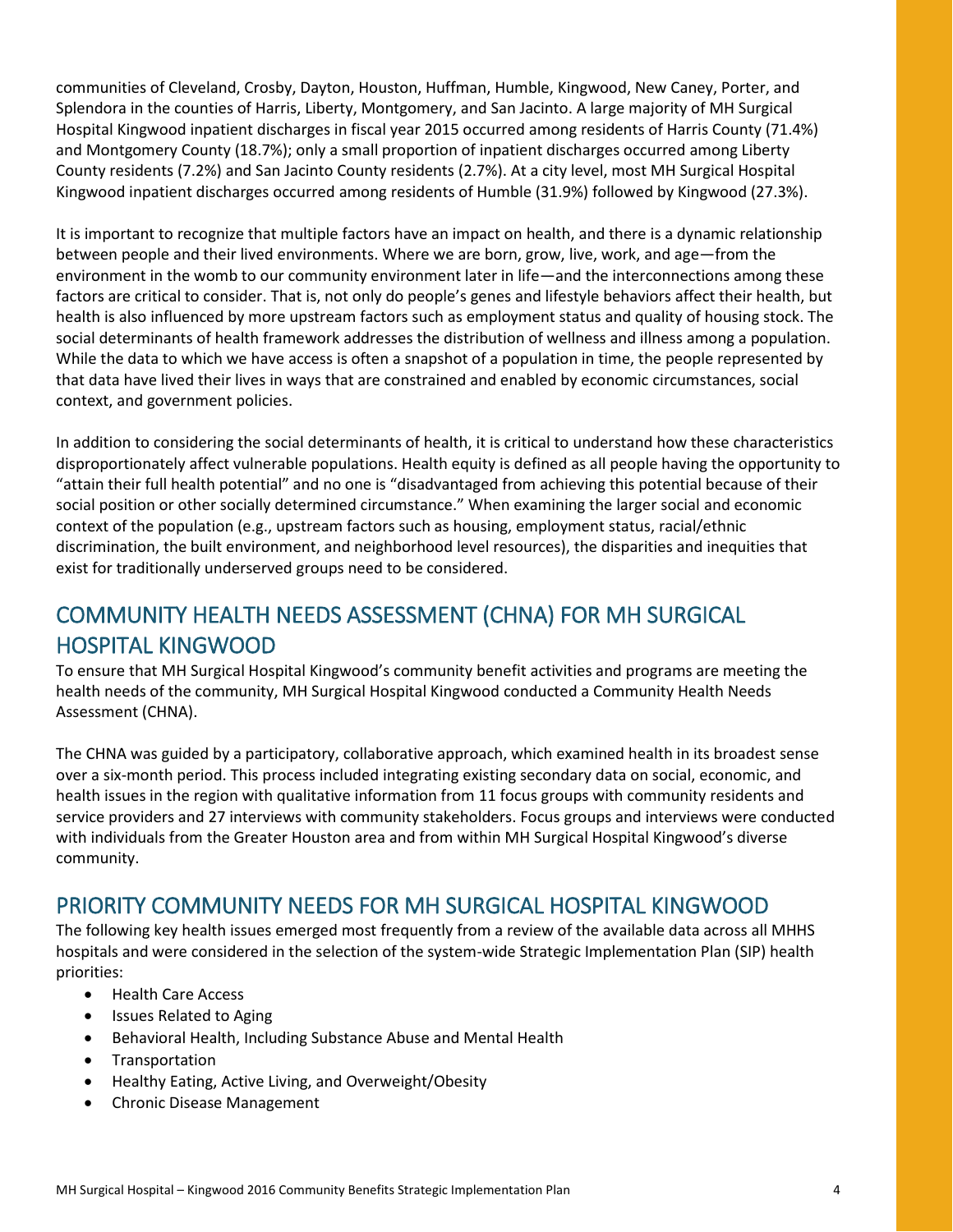HRiA facilitated MHHS leadership in an initial narrowing of the priorities based on key criteria, outlined in [Figure](#page-4-0)  [1,](#page-4-0) which could be applied across all CHNAs in the system. MHHS applied these criteria to select system-level priorities for approval by representatives from MH Surgical Hospital Kingwood.

#### <span id="page-4-0"></span>**Figure 1: Criteria for Prioritization**

| <b>RELEVANCE</b>                                                                                                                                                                    | <b>APPROPRIATENESS</b>                                                                                                                                                                                                  | <b>IMPACT</b>                                                                                                                                                                                                                                                 | <b>FEASIBILITY</b>                                                                                                                                                                                                                              |
|-------------------------------------------------------------------------------------------------------------------------------------------------------------------------------------|-------------------------------------------------------------------------------------------------------------------------------------------------------------------------------------------------------------------------|---------------------------------------------------------------------------------------------------------------------------------------------------------------------------------------------------------------------------------------------------------------|-------------------------------------------------------------------------------------------------------------------------------------------------------------------------------------------------------------------------------------------------|
| How Important Is It?                                                                                                                                                                | Should We Do It?                                                                                                                                                                                                        | What Will We Get Out of It?                                                                                                                                                                                                                                   | Can We do It?                                                                                                                                                                                                                                   |
| Burden (magnitude and<br>$\bullet$<br>severity, economic<br>cost; urgency of the<br>problem)<br>Community concern<br>$\bullet$<br>Focus on equity and<br>$\bullet$<br>accessibility | <b>Ethical and moral</b><br>$\bullet$<br><i>issues</i><br>Human rights issues<br>$\bullet$<br>Legal aspects<br><b>Political and social</b><br>$\bullet$<br>acceptability<br>Public attitudes and<br>$\bullet$<br>values | <b>Effectiveness</b><br>$\bullet$<br>Coverage<br>$\bullet$<br>Builds on or enhances<br>$\bullet$<br>current work<br>Can move the needle<br>$\bullet$<br>and demonstrate<br>measureable outcomes<br>Proven strategies to<br>$\bullet$<br>address multiple wins | Community capacity<br><b>Technical capacity</b><br>Economic capacity<br>$\bullet$<br>Political capacity/will<br>$\bullet$<br>Socio-cultural aspects<br><b>Ethical aspects</b><br>$\bullet$<br>Can identify easy<br>$\bullet$<br>short-term wins |

The top three key priorities identified by this process were:

- 1. Healthy Living
- 2. Behavioral Health
- 3. Health Care Access

In May 2016, HRiA led a two-hour, facilitated conversation with Memorial Hermann Health System (MHHS), MH Surgical Hospital Kingwood, and the other twelve MHHS hospitals (MH Greater Heights, MH Katy, MH Rehabilitation Hospital - Katy, MH Northeast, MH Memorial City, MH Southeast, MH Southwest, MH Sugar Land, MH TIRR, MH TMC, MH The Woodlands, MH First Colony Surgical Hospital) participating in its 2016 CHNA-SIP process. This conversation included a presentation of the priorities identified by the Community Health Needs Assessment (CHNA) across all MHHS hospitals, including a discussion of the key criteria for prioritization and the impact of these health issues on the most vulnerable populations. After discussion among all hospital facilities, representatives came to consensus on these three top key priorities for each hospital facility and agreed, as they develop their hospital's Strategic Implementation Plan (SIP), to set hospital-specific goals, objectives, and strategies within them that addressed the facility's specific service area and populations served.

These three overarching priorities reflect all of the needs identified system-wide in the CHNAs including transportation (reflected under Access to Health Care), substance abuse (reflected under Behavioral Health), and issues related to aging (considered as one of several vulnerable populations addressed across the SIPs.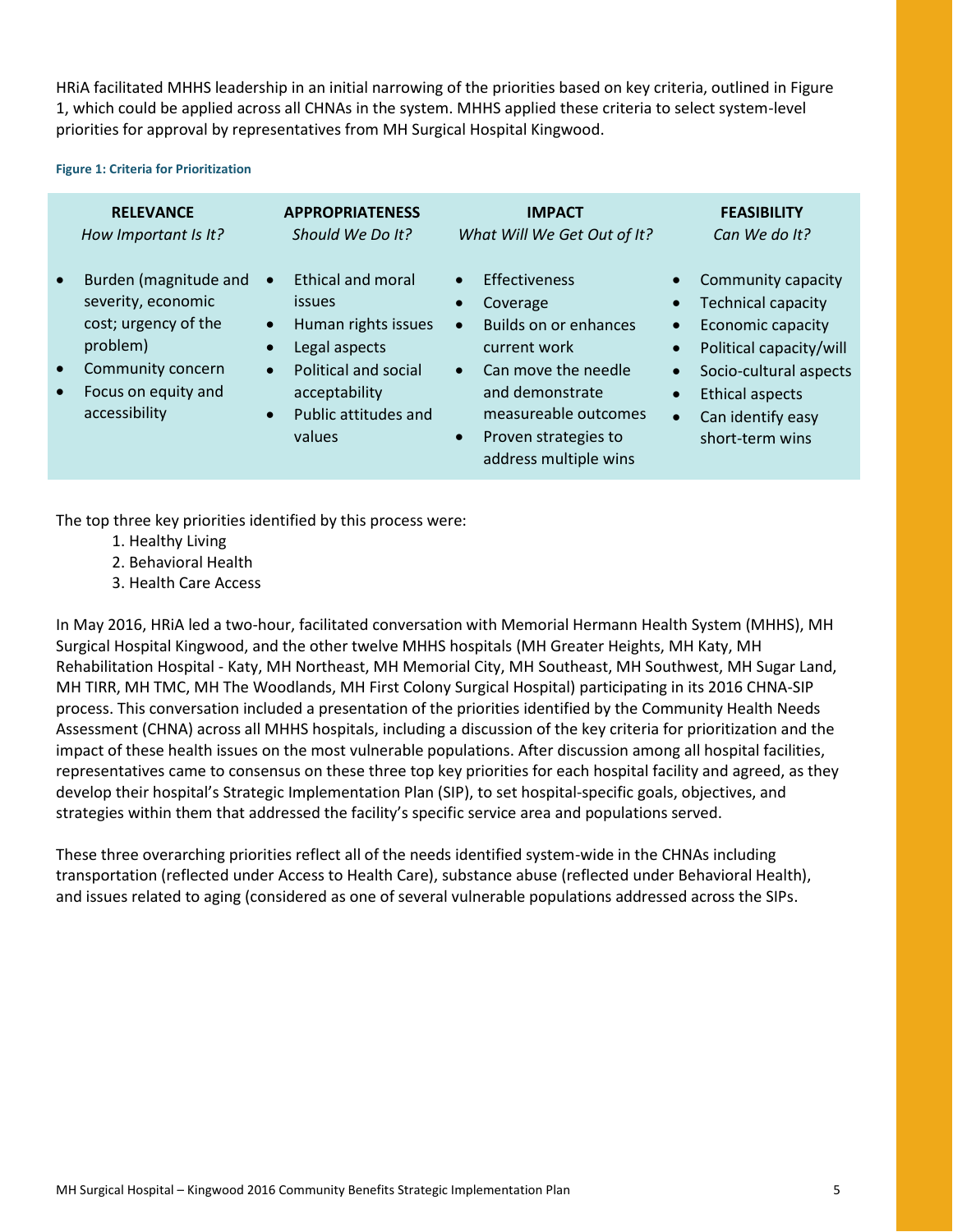# <span id="page-5-0"></span>THE STRATEGIC IMPLEMENTATION PLAN (SIP)

The goal of the 2016-2019 Strategic Implementation Plan is to:

- Develop a 3-year plan for the hospital to address the top priority health issues identified by the CHNA process
- Describe a rationale for any priority health issues the hospital does not plan to address
- Develop goals and measurable objectives for the hospital's initiatives
- Select strategies, taking into account existing hospital programs, to achieve the goals and objectives
- Identify community partners who will help address each identified health priority.

The 2016-2019 Strategic Implementation Plan is designed to be updated quarterly, reviewed annually and modified as needed.

### <span id="page-5-1"></span>**Memorial Hermann Surgical Hospital (Kingwood and First Colony) CHNA and Strategic Implementation Plan Work Group**

- Peter Blach, Market President
- Wade Burgess, Regional Vice President
- Marcy Trout, Regional Vice President

### <span id="page-5-2"></span>RATIONAL FOR COMMUNITY NEEDS NOT ADDRESSED

#### **Priority 1: Healthy Living**

- 1.1 Early Detection and Screening
- 1.2 Obesity Prevention
- 1.3 Access to Healthy Food
- 1.4 Time for/Safety During Physical Activity
- 1.5 Chronic Disease Management

The mission of the MH Surgical Kingwood Hospital is focused on surgical treatment and management of a wide number of medical conditions and does not have a primary focus on prevention. Healthy living needs are comprehensively addressed by nonsurgical partners in the Memorial Hermann Hospital System.

#### **Priority 2: Access to Health Care**

- 2.2 Health Insurance Coverage and Costs
- 2.4 Health Care Navigation

Health Insurance Coverage and Costs are adequately covered by other entities within the Memorial Hermann hospital system and are not a primary part of the MH Surgical Hospital Kingwood mission.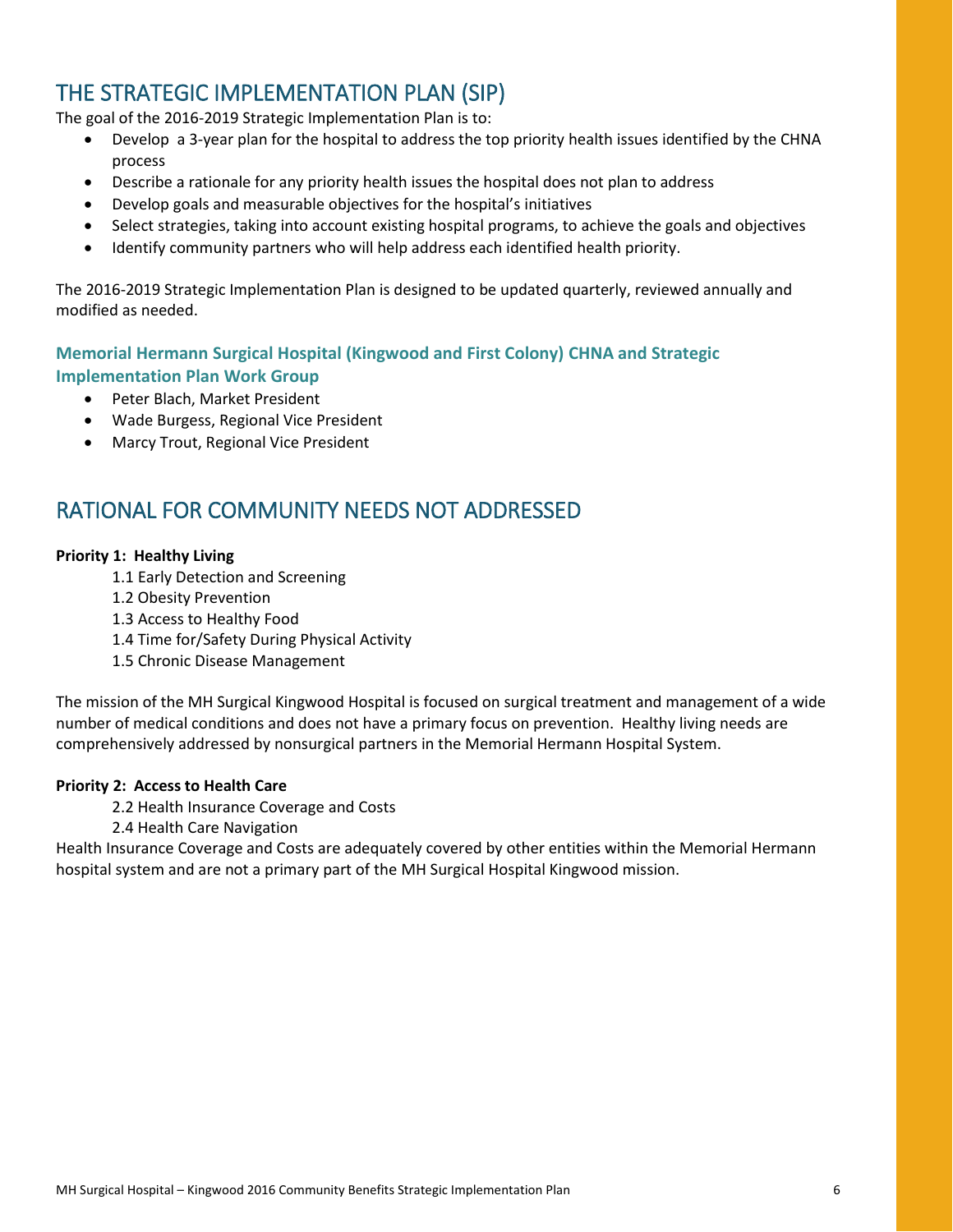### MH SURGICAL HOSPITAL KINGWOOD STRATEGIC IMPLEMENTATION PLAN

### **Priority 1: Healthy Living**

See "Rational for Community Needs Not Addressed"

### **Priority 2: Health Care Access**

<span id="page-6-2"></span><span id="page-6-1"></span><span id="page-6-0"></span>

| <b>Priority 2:</b><br><b>Health Care Access</b>                                                                                                                                                                                                                                                      |                        |                                                                                                                                                                                     |                                                                                                                                                                                     |                                       |
|------------------------------------------------------------------------------------------------------------------------------------------------------------------------------------------------------------------------------------------------------------------------------------------------------|------------------------|-------------------------------------------------------------------------------------------------------------------------------------------------------------------------------------|-------------------------------------------------------------------------------------------------------------------------------------------------------------------------------------|---------------------------------------|
| Goal 2:<br>Provide first class surgical services in a safe and welcoming environment.                                                                                                                                                                                                                |                        |                                                                                                                                                                                     |                                                                                                                                                                                     |                                       |
| <b>Availability of Primary Care and Specialty Providers</b><br><b>Objective 2.1:</b><br>Increase access to primary care and specialty providers                                                                                                                                                      |                        |                                                                                                                                                                                     |                                                                                                                                                                                     |                                       |
| <b>Outcome Indicators:</b>                                                                                                                                                                                                                                                                           | <b>Annual Baseline</b> | Year 1                                                                                                                                                                              | Year 2                                                                                                                                                                              | FY 2020 Target                        |
| Number of hospital's associated counties' calls to Nurse Health Line (Fort<br>Bend, Harris, Matagorda, and Wharton)                                                                                                                                                                                  | 30,346                 | 31,089                                                                                                                                                                              | 34,398                                                                                                                                                                              | 30,346                                |
| Number of Surgical Saturdays                                                                                                                                                                                                                                                                         | $\Omega$               | 0                                                                                                                                                                                   | $\mathbf 0$                                                                                                                                                                         | $\overline{2}$                        |
| Number of PCP/Hospitalist available for ER and inpatients                                                                                                                                                                                                                                            | 2                      | <b>Hospitalist Program</b><br>did not begin until<br>7/1/2018                                                                                                                       |                                                                                                                                                                                     | 4                                     |
| <b>Strategies:</b>                                                                                                                                                                                                                                                                                   |                        | <b>Year 1 Notes</b>                                                                                                                                                                 | <b>Year 2 Notes</b>                                                                                                                                                                 | <b>Timeline:</b><br><b>Year 1,2,3</b> |
| Provide a 24/7 free resource via the Nurse Health Line that community members<br>2.1.1<br>(uninsured and insured) within the MHHS community can call to discuss their health<br>concerns, receive recommendations on the appropriate setting for care, and get connected<br>to appropriate resources |                        |                                                                                                                                                                                     |                                                                                                                                                                                     | 1, 2, 3                               |
| 2.1.2:<br>Provide patients access to free surgical care through Surgical Saturdays                                                                                                                                                                                                                   |                        | Organization<br>organizing the effort<br>(Gateway to Care) so<br>that MH Surgical<br>Hospital Kingwood<br>could volunteer staff,<br>space and supplies<br>no longer in<br>existence | Organization<br>organizing the effort<br>(Gateway to Care) so<br>that MH Surgical<br>Hospital Kingwood<br>could volunteer staff,<br>space and supplies<br>no longer in<br>existence | 1, 2, 3                               |
| Contract with PCP group to provide hospitalist services for insured and uninsured patients,<br>2.1.3:<br>such as patient rounding while the patient is admitted and PCP oversight for patients<br>presenting to the ER without a PCP                                                                 |                        |                                                                                                                                                                                     |                                                                                                                                                                                     | 1, 2, 3                               |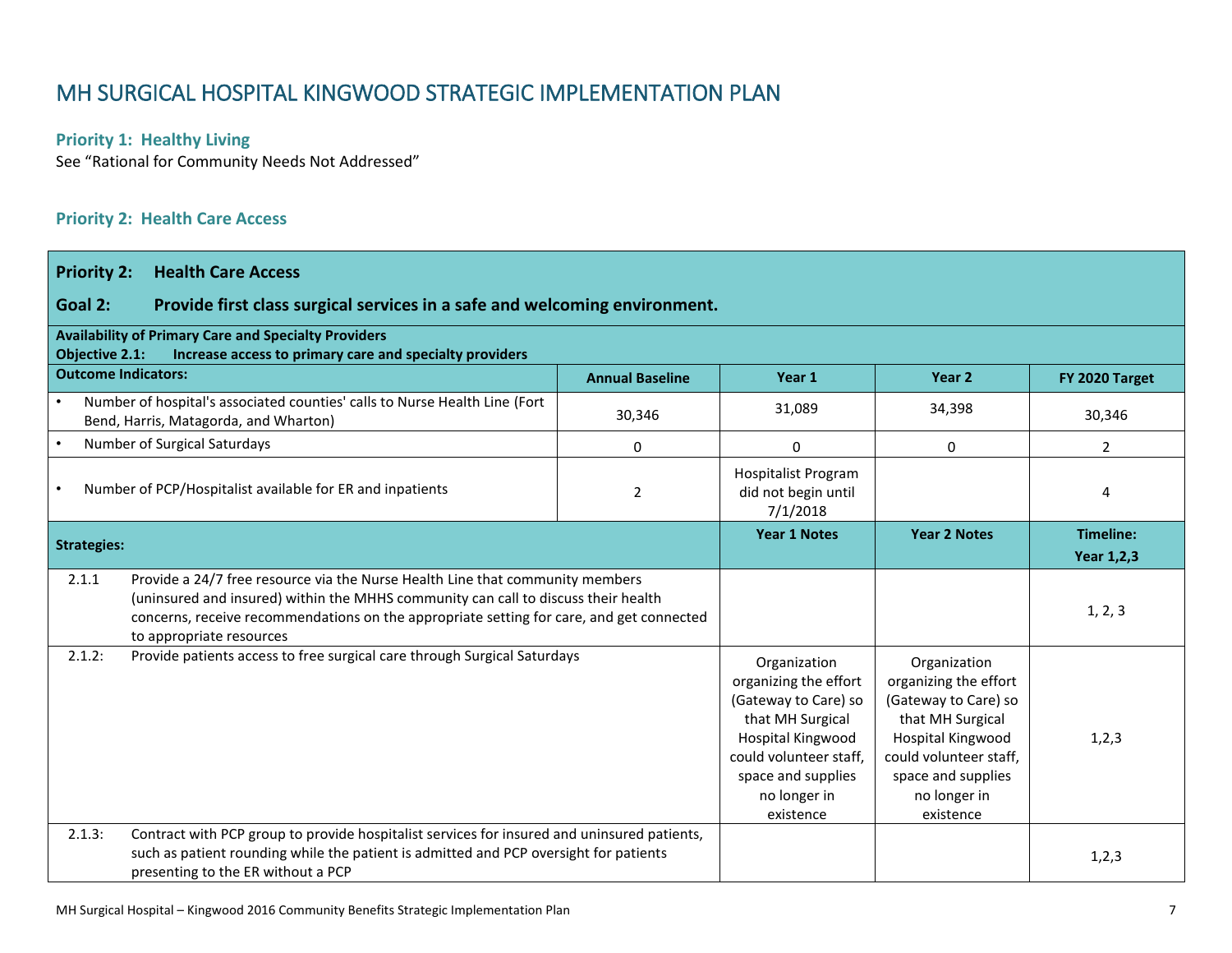| <b>Priority 2:</b> | <b>Health Care Access</b> |                                                                            |
|--------------------|---------------------------|----------------------------------------------------------------------------|
| Goal 2:            |                           | Provide first class surgical services in a safe and welcoming environment. |
|                    |                           | <b>Monitoring/Evaluation Approach:</b>                                     |
|                    |                           | Call Logs                                                                  |
|                    |                           | <b>Admissions Data</b>                                                     |
|                    |                           | Number of patients that received PCP referral                              |
|                    |                           | <b>Potential Partners:</b>                                                 |
|                    |                           | Gateway to Care                                                            |
|                    |                           | Memorial Hermann Medical Group                                             |
|                    |                           | PCP Groups                                                                 |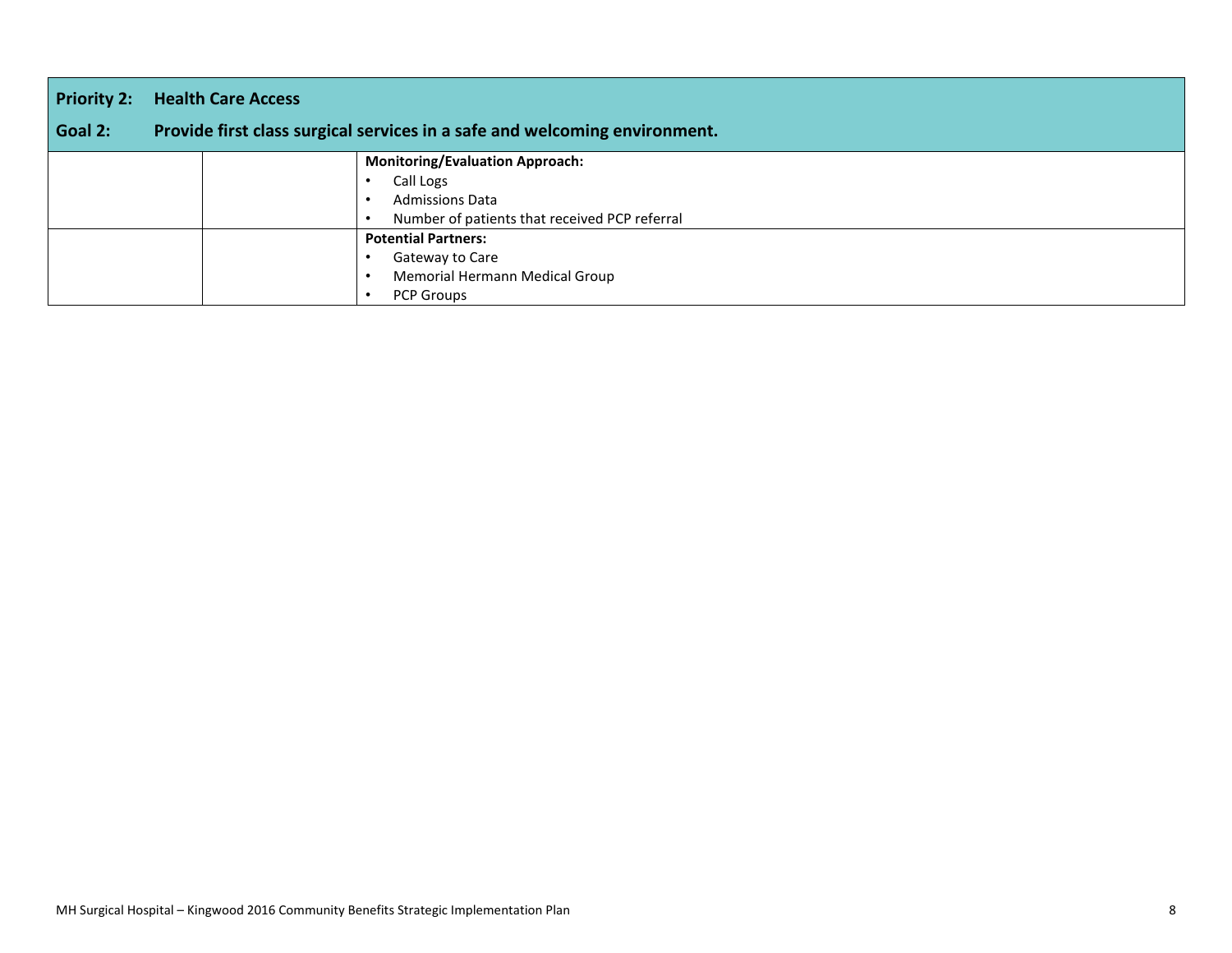|                                                                                                                                                                                                              | <b>Health Insurance Coverage and Costs</b><br>See "Rationale for Priority Community Needs Not Addressed" |                        |                             |                             |                         |
|--------------------------------------------------------------------------------------------------------------------------------------------------------------------------------------------------------------|----------------------------------------------------------------------------------------------------------|------------------------|-----------------------------|-----------------------------|-------------------------|
| <b>Transportation</b><br><b>Objective 2.3:</b>                                                                                                                                                               | Provide transportation to patients in need.                                                              |                        |                             |                             |                         |
| <b>Outcome Indicators:</b>                                                                                                                                                                                   |                                                                                                          | <b>Annual Baseline</b> | Year 1                      | Year 2                      | FY 2020 Target          |
| Number of post-surgical transportation services provided                                                                                                                                                     |                                                                                                          | 10                     | 21 wheel chair van<br>rides | 37 wheel chair van<br>rides | 10                      |
| <b>Strategies:</b>                                                                                                                                                                                           |                                                                                                          |                        | <b>Year 1 Notes</b>         | <b>Year 2 Notes</b>         | Timeline:<br>Year 1,2,3 |
| 2.3.1:                                                                                                                                                                                                       | Provide post-surgical transportation for patients with unanticipated transportation needs                |                        |                             |                             | 1,2,3                   |
| <b>Monitoring/Evaluation Approach:</b><br>Invoices provided to MH Surgical Hospital Kingwood from Transportation Partners<br>Post-discharge calls to patients to verify satisfactory transportation received |                                                                                                          |                        |                             |                             |                         |
| <b>Potential Partners:</b><br>Montgomery County Office of Aging<br><b>Montgomery County TransNet</b>                                                                                                         |                                                                                                          |                        |                             |                             |                         |
| <b>Health Care Navigation</b><br>See "Rationale for Priority Community Needs Not Addressed"                                                                                                                  |                                                                                                          |                        |                             |                             |                         |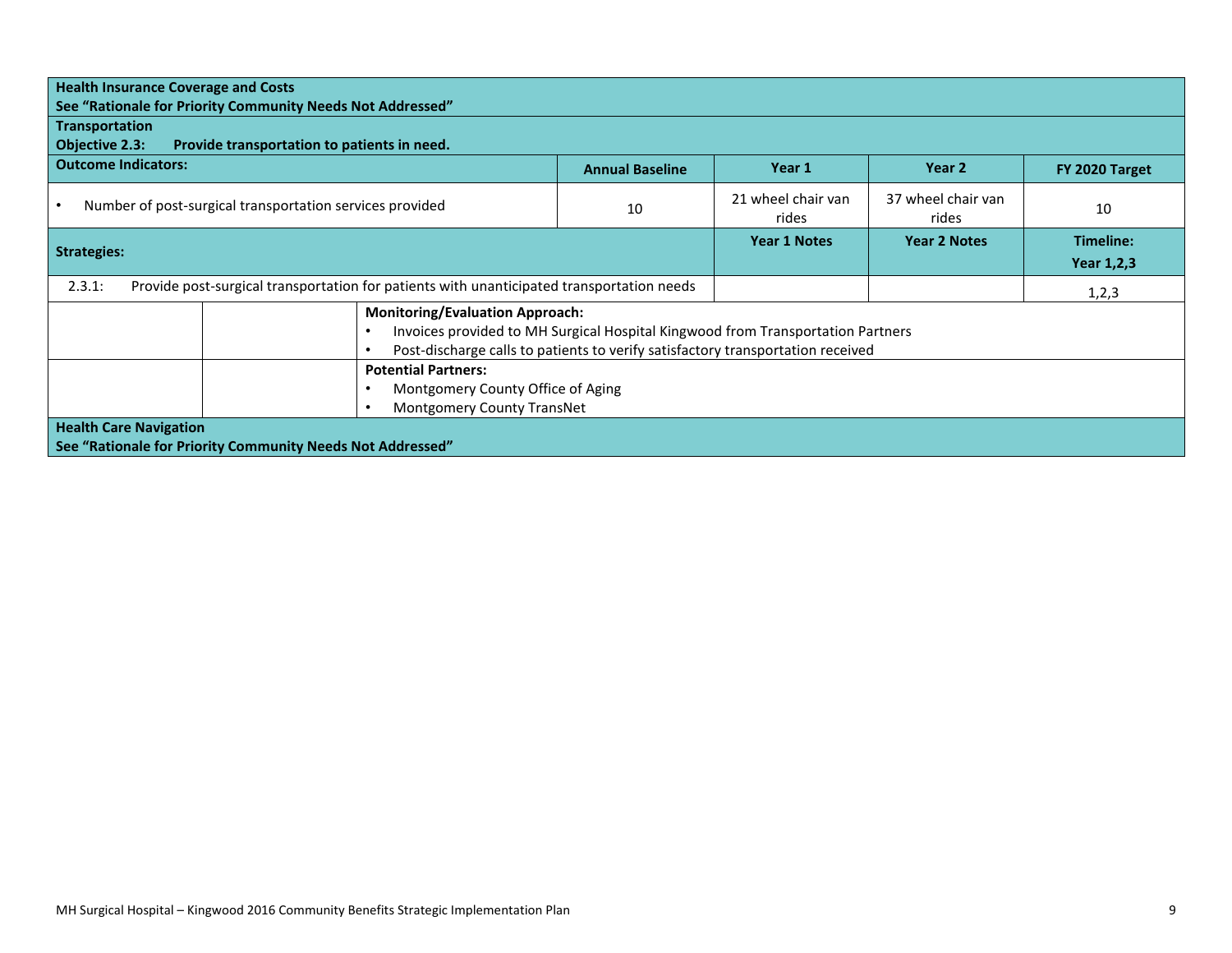### **Priority 3: Behavioral Health**

The following tables provide strategies and outcome indicators that reflect an MHHS system-wide approach to Behavioral Health. Data is not specific to MH Rehabilitation Hospital - Katy but to the community at large.

| <b>Priority 3:</b><br><b>Behavioral Health</b>                                                                                                                                                                                                                                                                                                                                  |                        |                                                                                                                                                 |                                                                                                                                                                                         |                                      |  |
|---------------------------------------------------------------------------------------------------------------------------------------------------------------------------------------------------------------------------------------------------------------------------------------------------------------------------------------------------------------------------------|------------------------|-------------------------------------------------------------------------------------------------------------------------------------------------|-----------------------------------------------------------------------------------------------------------------------------------------------------------------------------------------|--------------------------------------|--|
| Goal 3:<br>Ensure that all community members who are experiencing a mental health crisis have access to appropriate psychiatric specialists<br>at the time of their crisis, are redirected away from the ER, are linked to a permanent, community based mental health provider,<br>and have the necessary knowledge to navigate the system, regardless of their ability to pay. |                        |                                                                                                                                                 |                                                                                                                                                                                         |                                      |  |
| <b>Objective 3.1:</b><br>Create nontraditional access points around the community (crisis/ambulatory, acute care, and community-based chronic care management), and link<br>those who need services to permanent providers and resources in the community                                                                                                                       |                        |                                                                                                                                                 |                                                                                                                                                                                         |                                      |  |
| <b>Outcome Indicators:</b>                                                                                                                                                                                                                                                                                                                                                      | <b>Annual Baseline</b> | Year 1                                                                                                                                          | Year 2                                                                                                                                                                                  | FY 2020 Target                       |  |
| • Decrease in number of ER encounters that result in psychiatric inpatient<br>stay                                                                                                                                                                                                                                                                                              | 1,146                  | 1,213                                                                                                                                           | 1,135                                                                                                                                                                                   | 1.089<br>5% reduction of<br>baseline |  |
| • Number of Memorial Hermann Crisis Clinic total visits                                                                                                                                                                                                                                                                                                                         | 5,400                  | 5,590                                                                                                                                           | 5,154                                                                                                                                                                                   | 5% over baseline                     |  |
| • Number of Psychiatric Response Care Management total visits                                                                                                                                                                                                                                                                                                                   | 1,200                  | 1,103                                                                                                                                           | 1,259                                                                                                                                                                                   | 5% over baseline                     |  |
| <b>Strategies:</b>                                                                                                                                                                                                                                                                                                                                                              |                        | <b>Year 1 Notes</b>                                                                                                                             | <b>Year 2 Notes</b>                                                                                                                                                                     | Timeline:<br>Year 1,2,3              |  |
| 3.1.1:<br>Provide mental health assessment, care, and linkage to services in an acute care setting, 24x7<br>at Katy Rehab.                                                                                                                                                                                                                                                      |                        | An uptick in acute<br>care volume over<br>the past fiscal year<br>has contributed to a<br>higher number of<br>psychiatric transfers<br>overall. | An increase in acute<br>care volume and<br>number of acute<br>care sites over the<br>past fiscal year have<br>contributed to a<br>higher number of<br>psychiatric transfers<br>overall. | 1,2,3                                |  |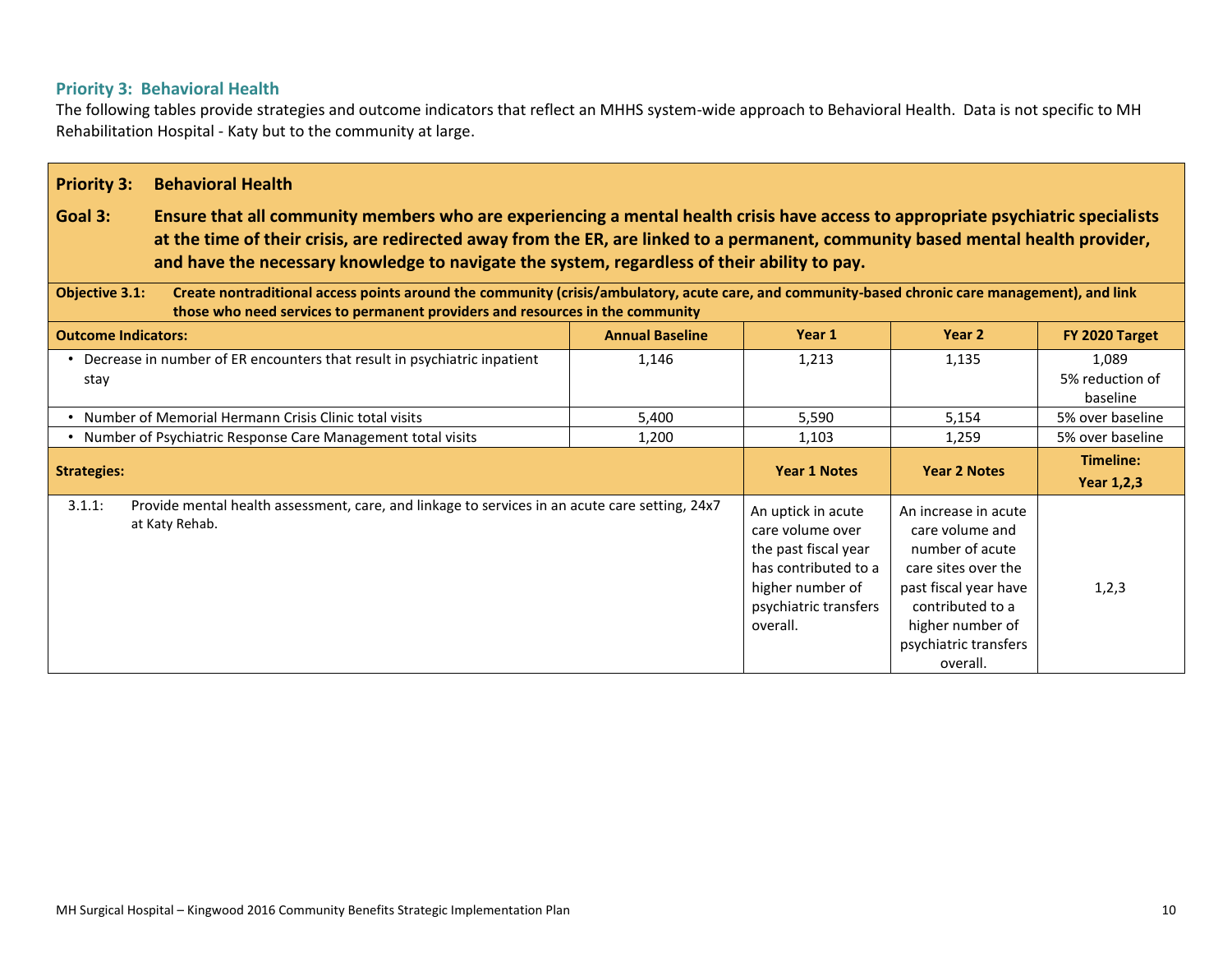| <b>Priority 3:</b> | <b>Behavioral Health</b>                                                                                                                                                                                                                                                                                                                                             |                                                                                                                                                                                                                                                                                                      |                                                                                                                                                                                                                                                                                                                              |         |
|--------------------|----------------------------------------------------------------------------------------------------------------------------------------------------------------------------------------------------------------------------------------------------------------------------------------------------------------------------------------------------------------------|------------------------------------------------------------------------------------------------------------------------------------------------------------------------------------------------------------------------------------------------------------------------------------------------------|------------------------------------------------------------------------------------------------------------------------------------------------------------------------------------------------------------------------------------------------------------------------------------------------------------------------------|---------|
| Goal 3:            | Ensure that all community members who are experiencing a mental health crisis have access to appropriate psychiatric specialists<br>at the time of their crisis, are redirected away from the ER, are linked to a permanent, community based mental health provider,<br>and have the necessary knowledge to navigate the system, regardless of their ability to pay. |                                                                                                                                                                                                                                                                                                      |                                                                                                                                                                                                                                                                                                                              |         |
| 3.1.2:             | Create nontraditional community access to psychiatric providers for individuals experiencing a<br>mental health crisis. Clinical Social Workers connect the target population to on-going<br>behavioral health care                                                                                                                                                  |                                                                                                                                                                                                                                                                                                      | Recruiting mental<br>health providers<br>willing to commit to<br>a non-traditional<br>schedule remains a<br>challenge. Continui<br>ng this urgent care<br>model of treatment<br>remains a priority,<br>due to limited<br>mental health<br>treatment access in<br>the community.                                              | 1,2,3   |
| 3.1.3:             | Engage individuals with a chronic mental illness and work to maintain engagement with<br>treatment and stability in the community via enrollment in community-based mental health<br>case management program                                                                                                                                                         | <b>Staffing issues</b><br>impeded year one<br>target. Identifying<br>appropriately<br>licensed clinicians<br>willing to consider a<br>career that is<br>community based<br>with the<br>requirement of<br>making home visits<br>and working non -<br>traditional hours is<br>an ongoing<br>challenge. | <b>Case Managers</b><br>partner with their<br>clients to identify<br>specific recovery<br>goals and utilize<br>evidence-based<br>practices to<br>facilitate client<br>achievement. We<br>continue to partner<br>with community<br>providers to address<br>the mental health<br>needs of the<br>Greater Houston<br>Community. | 1, 2, 3 |
|                    | <b>Monitoring/Evaluation Approach:</b>                                                                                                                                                                                                                                                                                                                               |                                                                                                                                                                                                                                                                                                      |                                                                                                                                                                                                                                                                                                                              |         |
|                    | • EMR/registration system (track and trend daily, weekly, monthly)<br><b>Potential Partners:</b><br>• System acute care campuses<br>• Memorial Hermann Medical Group<br>• Network of public and private providers                                                                                                                                                    |                                                                                                                                                                                                                                                                                                      |                                                                                                                                                                                                                                                                                                                              |         |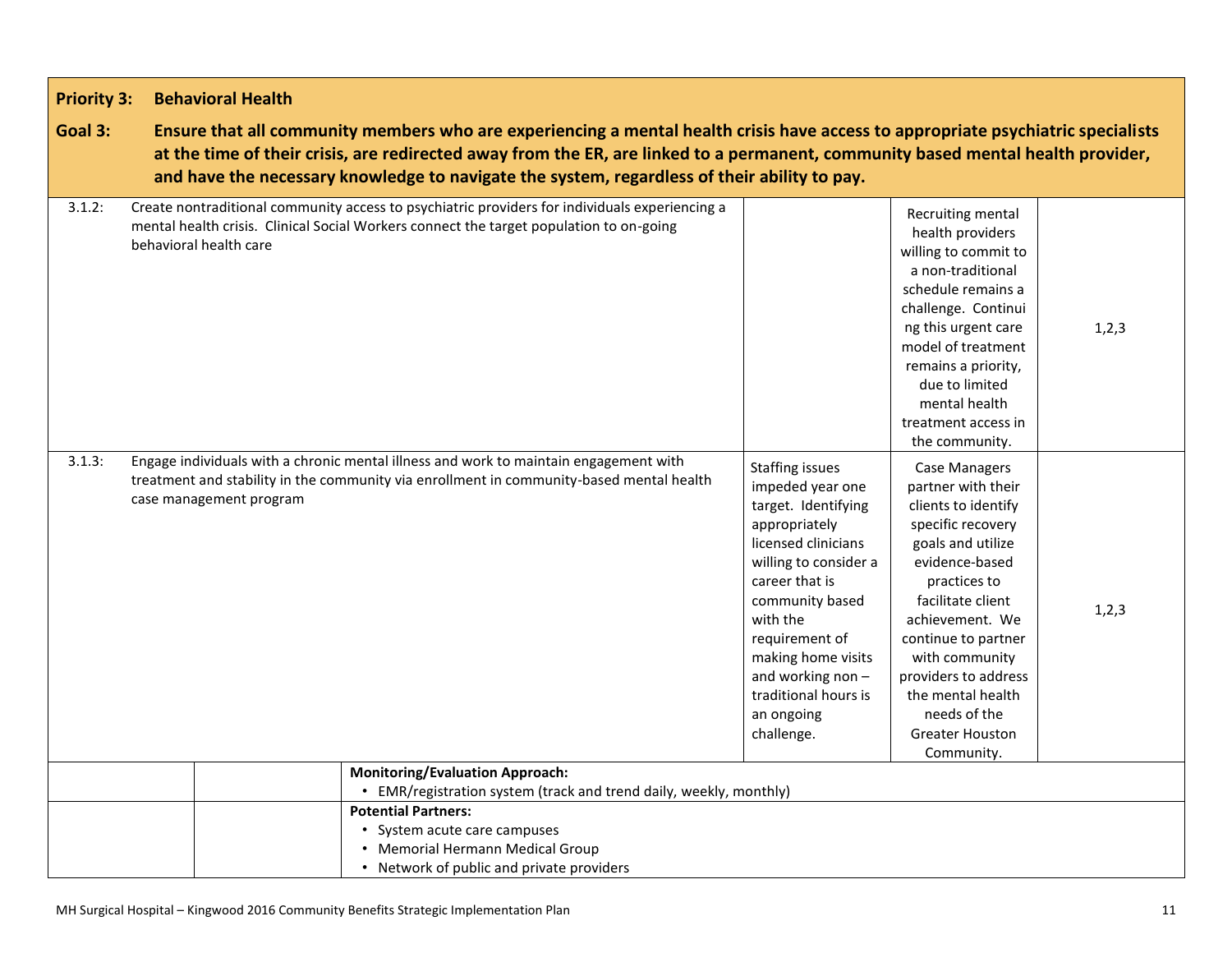| Reduce stigma in order to promote mental wellness and improve community awareness that mental health is part of physical health and overall well-being<br><b>Objective 3.2:</b> |                                        |                                                   |                     |                     |                                                   |
|---------------------------------------------------------------------------------------------------------------------------------------------------------------------------------|----------------------------------------|---------------------------------------------------|---------------------|---------------------|---------------------------------------------------|
| <b>Outcome Indicators:</b>                                                                                                                                                      |                                        | <b>Annual Baseline</b>                            | Year 1              | Year 2              | FY 2020 Target                                    |
| • Number of presentations/educational sessions for healthcare professionals<br>within MHHS                                                                                      |                                        | 50 sessions per year                              | 63                  | 71                  | 5% increase over<br>baseline                      |
| • Number of presentations/educational sessions for corporations                                                                                                                 |                                        | 5                                                 |                     | 8                   | 5% over baseline                                  |
| Training on Acute Care Concepts - system nurse resident program                                                                                                                 |                                        | 15 trainings<br>(45 hours total/3<br>hours each)* | 18                  | 9                   | 15 trainings<br>(45 hours total/3<br>hours each)* |
| • Training on CMO Roundtable - system-wide                                                                                                                                      |                                        | 1 training (2 hours)*                             | 0                   | 4                   | 1 training (2<br>hours)*                          |
| *Total time includes training material development and implementation                                                                                                           |                                        |                                                   |                     | 531.6               |                                                   |
| <b>Strategies:</b>                                                                                                                                                              |                                        |                                                   | <b>Year 1 Notes</b> | <b>Year 2 Notes</b> | Timeline:<br><b>Year 1,2,3</b>                    |
| Provide mental health education sessions within the MH health system for nurses and<br>3.2.1:<br>physicians                                                                     |                                        |                                                   |                     |                     | 1,2,3                                             |
| Work with employer solutions group to provide education and training with corporations<br>3.2.2:<br>on MH topics (stress, PTSD)                                                 |                                        |                                                   |                     |                     | 1,2,3                                             |
|                                                                                                                                                                                 | <b>Monitoring/Evaluation Approach:</b> |                                                   |                     |                     |                                                   |
| Requests for presentations and sessions tracked via calendar/excel                                                                                                              |                                        |                                                   |                     |                     |                                                   |
| <b>Potential Partners:</b><br>System acute care campuses<br>System Marketing and Communications                                                                                 |                                        |                                                   |                     |                     |                                                   |
|                                                                                                                                                                                 | Employer solutions group               |                                                   |                     |                     |                                                   |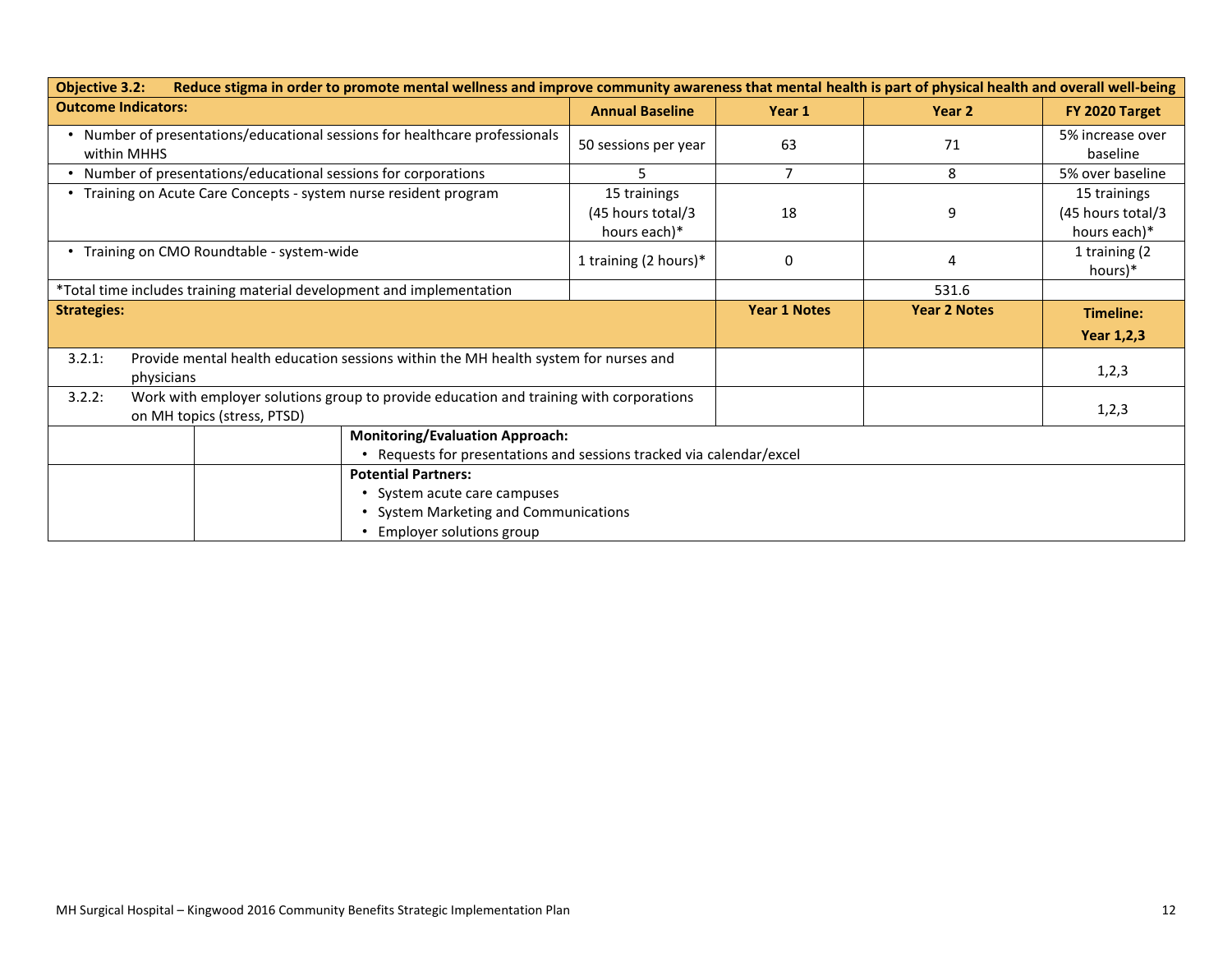| Quality of mental health and substance abuse services: access, link, and practice utilizing evidence-based practice to promote overall wellness<br><b>Objective 3.3:</b> |                        |                                                                                                                                                                                                                                                                                                                                                      |                                                                                                                                                                                                                                                                                                                                                                                                                   |                                       |  |
|--------------------------------------------------------------------------------------------------------------------------------------------------------------------------|------------------------|------------------------------------------------------------------------------------------------------------------------------------------------------------------------------------------------------------------------------------------------------------------------------------------------------------------------------------------------------|-------------------------------------------------------------------------------------------------------------------------------------------------------------------------------------------------------------------------------------------------------------------------------------------------------------------------------------------------------------------------------------------------------------------|---------------------------------------|--|
| <b>Outcome Indicators:</b>                                                                                                                                               | <b>Annual Baseline</b> | Year 1                                                                                                                                                                                                                                                                                                                                               | Year 2                                                                                                                                                                                                                                                                                                                                                                                                            | FY 2020 Target                        |  |
| • Number of Memorial Hermann Crisis Clinic follow-ups post discharge with<br>clinic patients                                                                             | 7,716                  | 6,431                                                                                                                                                                                                                                                                                                                                                | 5,154                                                                                                                                                                                                                                                                                                                                                                                                             | 5% over baseline                      |  |
| • Psychiatric Response Case Management reduction in system ER utilization                                                                                                | 54.4%                  | 53.0%                                                                                                                                                                                                                                                                                                                                                | 50%                                                                                                                                                                                                                                                                                                                                                                                                               | 5% increase over baseline             |  |
| <b>Strategies:</b>                                                                                                                                                       |                        | <b>Year 1 Notes</b>                                                                                                                                                                                                                                                                                                                                  | <b>Year 2 Notes</b>                                                                                                                                                                                                                                                                                                                                                                                               | <b>Timeline:</b><br><b>Year 1,2,3</b> |  |
| 3.3.1:<br>Social workers follow-up with discharged patients and their families to assess well-being<br>and connect them to community resources                           |                        | The goal is to<br>continue to educate<br>the community,<br>including other<br>health systems,<br>about the crisis<br>clinic level of care<br>so that when<br>someone is<br>experiencing a<br>mental health crisis<br>or needs immediate<br>access to a<br>behavioral health<br>provider, the clinic<br>will be the<br>identified referral<br>source. | The System has<br>seen an overall<br>increase in patient<br>acuity with complex<br>physical and<br>behavioral health<br>needs requiring<br>higher levels of<br>care. The Crisis<br>Clinic and Psych<br><b>Response Case</b><br>Management<br>Programs continue<br>to meet the needs<br>of patients with<br>behavioral health<br>conditions by<br>providing<br>immediate access to<br>a mental health<br>provider. | 1,2,3                                 |  |